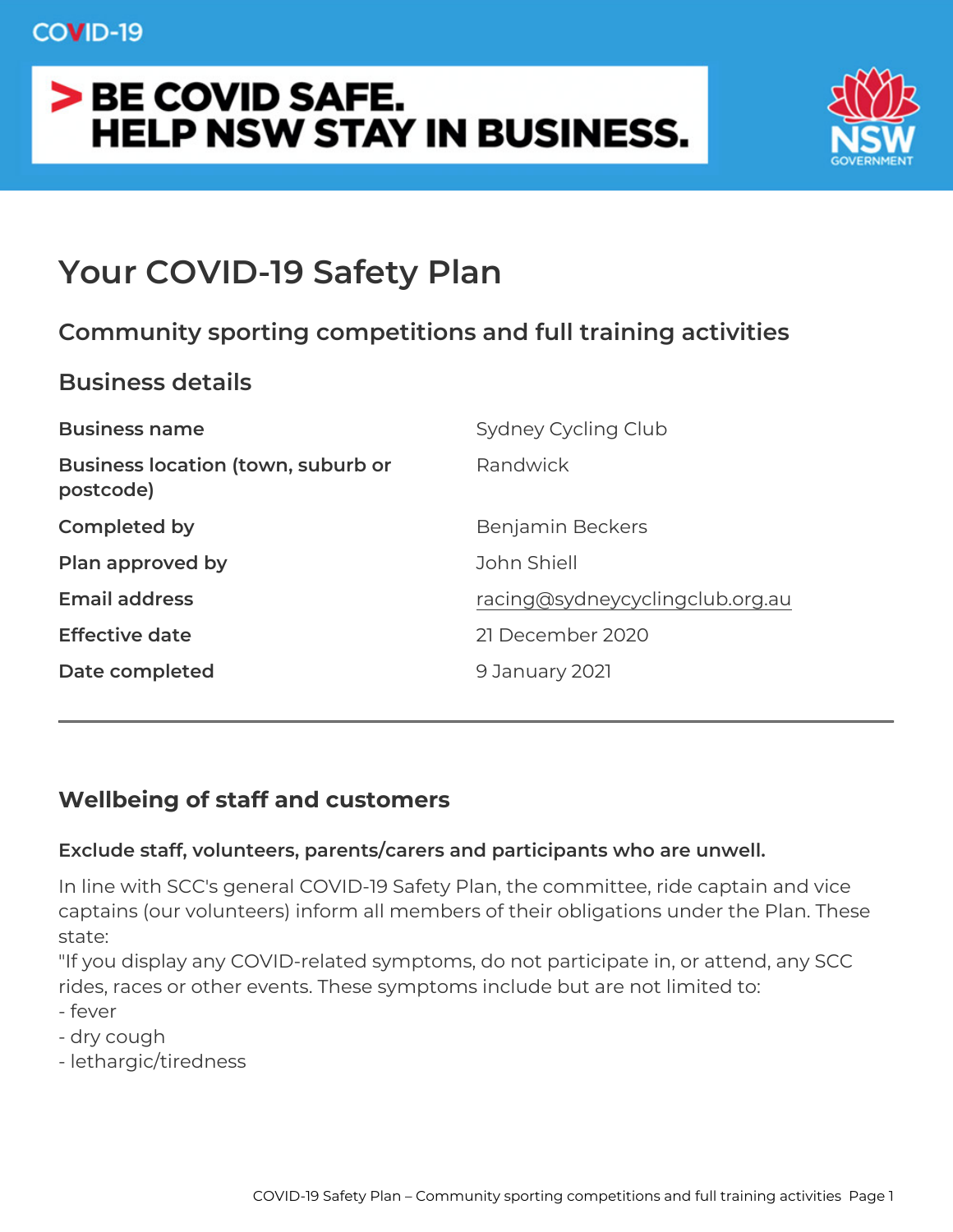If you have visited a COVID-19 hotspot or have come into contact with someone who has tested positive for COVID-19 in the past 14 days, do not participate in, or attend, any SCC events."

Non-members are not permitted to participate in or attend SCC events.

### **Provide staff and volunteers with information and training on COVID-19, including when to get tested, physical distancing, wearing masks and cleaning, and how to manage a sick visitor.**

The COVID-19 Safety plan is circulated to all ride captains (our volunteers) and all members. The race organiser together with supporting volunteers will advise on COVIDsafe practices, in particular physical distancing, during sign-on before the race and during the award ceremony after the race.

### **Make staff aware of their leave entitlements if they are sick or required to self-isolate.**

The event is run by volunteers (club members) only. Members are not permitted to participate or volunteer if they display any flu-like symptoms.

### **Display conditions of entry (website, social media, venue entry).**

The COVID-19 Safety Plan will be displayed at the sign-on desk that all participants and volunteers will attend first. All participants are required to sign on to race, and we will include information in relation to the Covid safety plan on the sign on sheet.

### **If hiring the facility, consult with the owners/operators to address these requirements to understand what measures may already be in place.**

Facility is hired from Randwick City Council.

**Other types of venues or facilities within the premises must complete COVID-19 Safety Plans where applicable. If contact details are captured electronically upon entry to the main premises on the relevant day, additional collection of contact details via electronic methods may not be required if there is no other public access to the sub-premises. However, additional contact details and time of entry must be captured where these sub-premises are indoor gyms, nightclubs, dine-in hospitality venues, pubs and bars.**

No further venues or facilities within the premises are used.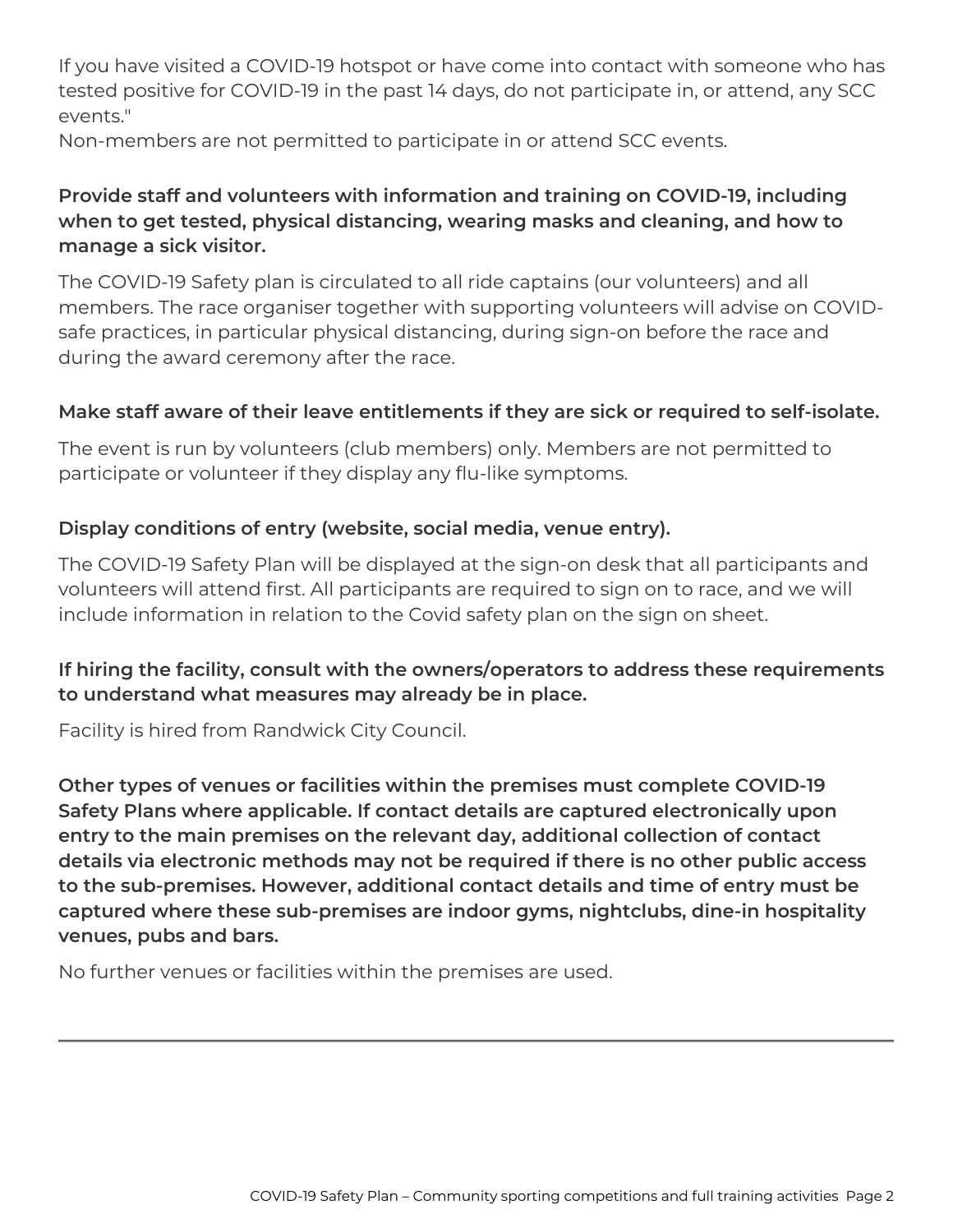# **Physical distancing**

Ensure the number of people in a facility does not exceed one person per 2 square metres of publicly accessible space (excluding staff) to a maximum of 3000 people.

In Greater Sydney, indoor areas must not exceed one participant per 4 square metres of publicly accessible space.

Note: 'Greater Sydney' means Greater Sydney as defined by the Public Health (COVID-19 Restrictions on Gathering and Movement) Order (No 7) 2020.

The event is exclusively held outdoors. The number of participants and volunteers is limited to 100 people. The race will be held in 4 separate grades. The race organiser and volunteers will advise on physical distancing during sign-on before the race and during the award ceremony after the race.

### **In indoor areas, audience members should not sing or chant. In outdoor areas, spectators 12 years and older should wear masks if singing or chanting.**

Does not apply.

# **Minimise co-mingling of participants from different games and timeslots where possible. For mass participation events, stagger the starting times for different groups to minimise crowding where possible.**

Participants will be asked to remain within their grades before and after the race. The race will feature a staggered start across grades. Some interaction between participants in different grades during the race is unavoidable, for example when faster grades are overtaking slower grades.

Support 1.5m physical distancing where practical, including:

- **at points of mixing or queuing such as food and drink stations, toilets and entrance and exit points**
- **between seated groups**
- **between staff.**

The race organiser together with supporting volunteers will advise on physical distancing during sign-on before the race and during the award ceremony after the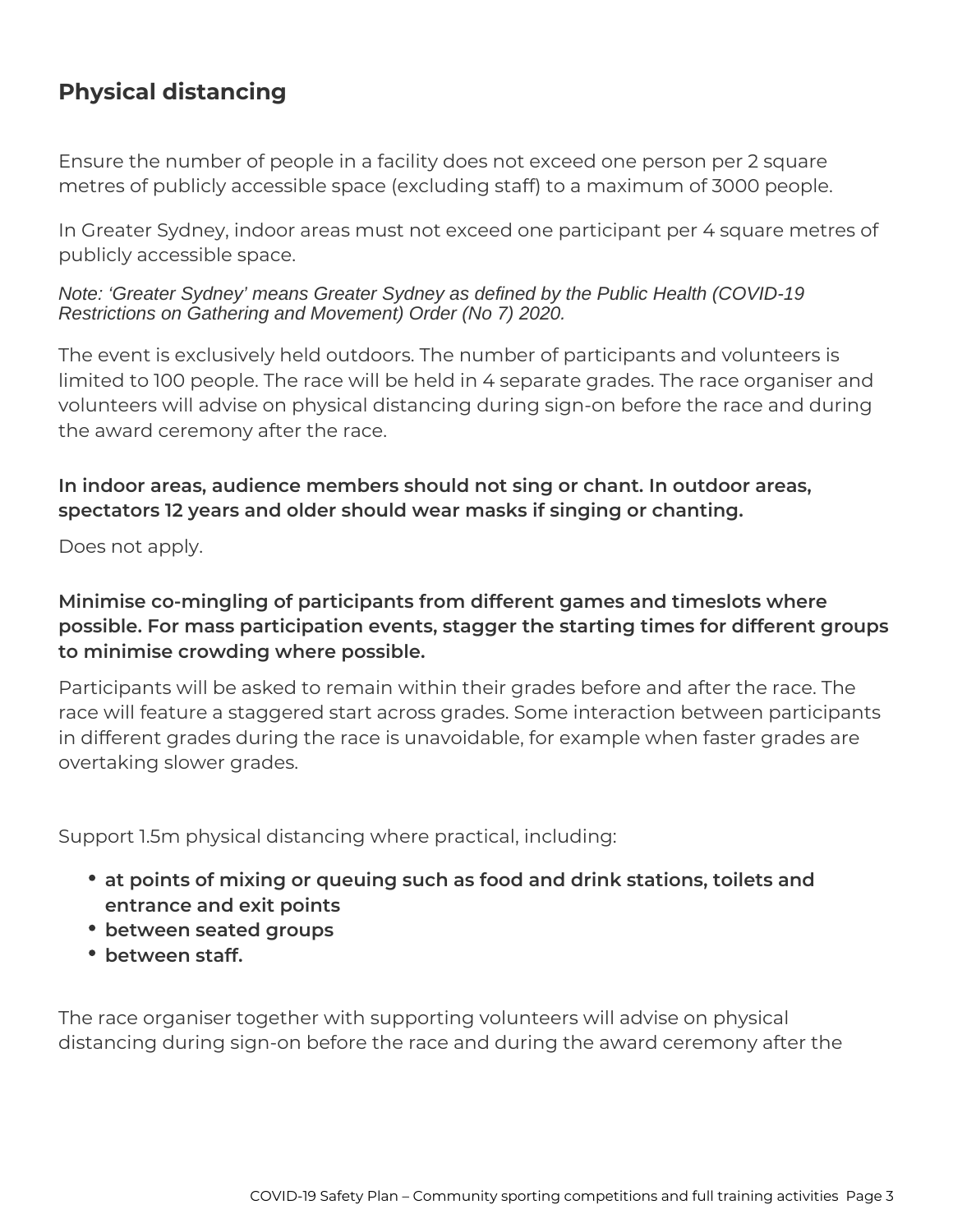race. The option to sign on online before the race will offered to limit crowd size and time spent at sign-on.

### **Have strategies in place to manage gatherings that may occur immediately outside the premises, such as with drop off and pick up zones or staggered start/finish times.**

Participants will predominantly ride to the event by bike, eliminating gathering outside the premises.

### **Where possible, encourage participants to avoid carpools with people from different household groups.**

Does not apply.

### **Reduce crowding wherever possible and promote physical distancing with markers on the floor where people stand or are asked to queue.**

The race organiser together with supporting volunteers will advise on physical distancing during sign-on before the race. The option to sign on online before the race will offered to limit crowd size and time spent at sign-on.

# **Ensure communal facilities such as showers, change rooms and lockers have strategies in place to reduce crowding and promote physical distancing.**

The communal toilet facilities are managed by Randwick City Council.

### **Where practical, stagger the use of communal facilities. Strongly encourage participants to shower/change at home where possible.**

No showers available.

### **Use telephone or video platforms for essential staff meetings where practical.**

Committee meetings are held via video-conferencing as much as possible.

### **Review regular business deliveries and request contactless delivery and invoicing where practical.**

Does not apply.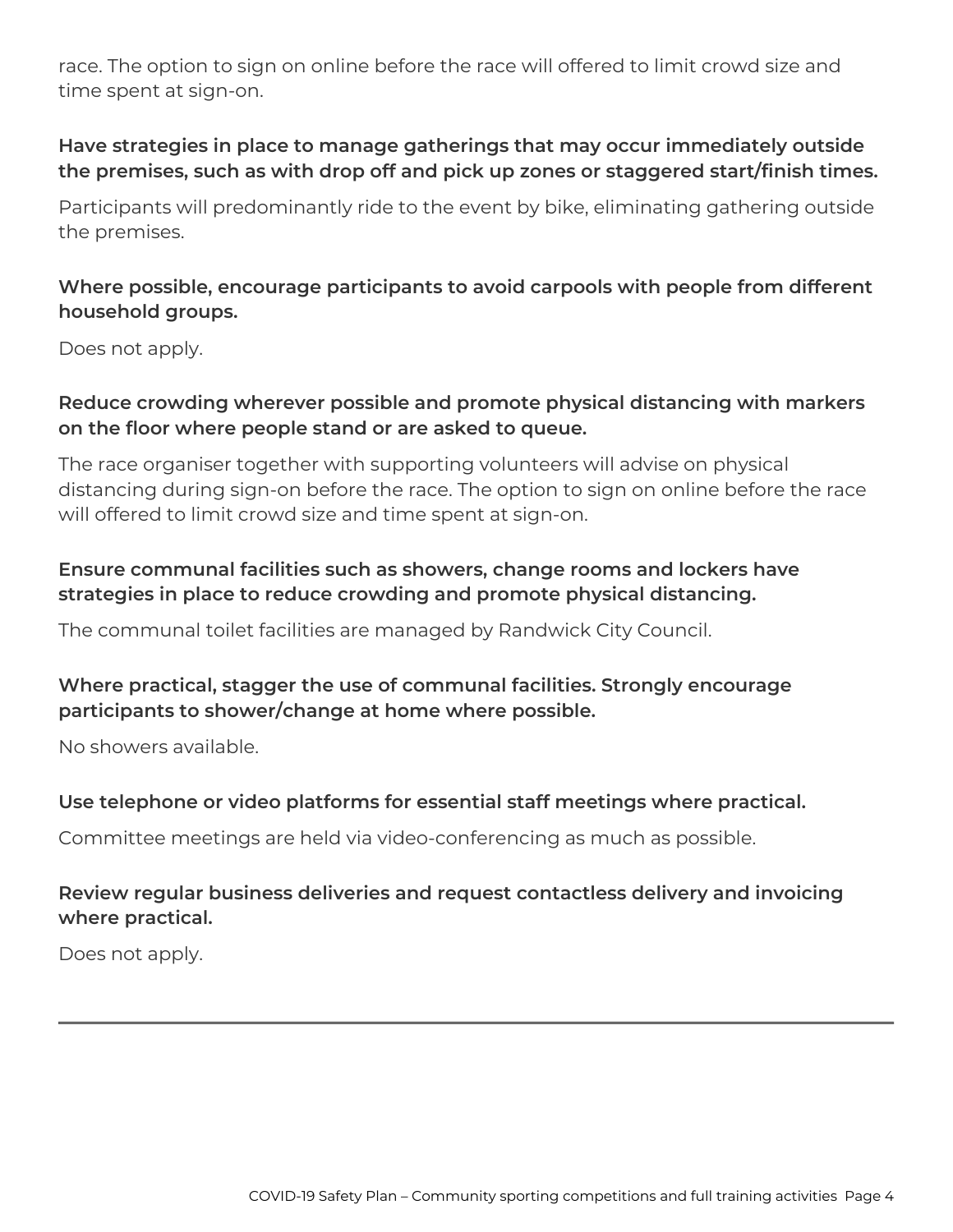# **Hygiene and cleaning**

### **Adopt good hand hygiene practices.**

Hand sanitizer will be provided at the sign-on desk.

### **Ensure hand sanitiser is accessible at the venue entry and throughout the facility or ground.**

Hand sanitizer will be provided at the sign-on desk.

**Ensure bathrooms are well stocked with hand soap and paper towels or hand dryers. Consider providing visual aids above hand wash basins to support effective hand washing.**

The communal toilet facilities are managed by Randwick City Council.

### **Encourage participants to bring their own water bottle, snacks/orange slices and sweat towels. Avoid shared food and drinks.**

As specified in the club's COVID Safety Plan, all members are requested to bring their own water bottles and snacks. No food or water will be provided.

### **Ensure processes are in place to launder shared uniform items after use, such as bibs or jerseys.**

No uniforms are provided. Race numbers will be assigned to an individual on the first race to retain for the series at which point they will be returned and sanitized.

**Clean frequently used indoor hard surface areas, including children's play areas, at least daily; first with detergent and water, and then disinfect. Clean frequently touched areas and surfaces, including in communal facilities, several times per day.**

Does not apply. Event will be held exclusively outdoors.

### **Clean indoor hard surface areas used for high intensity sports with detergent and disinfectant after each use.**

Does not apply. Event will be held exclusively outdoors.

### **Reduce sharing of equipment where practical and ensure these are cleaned with**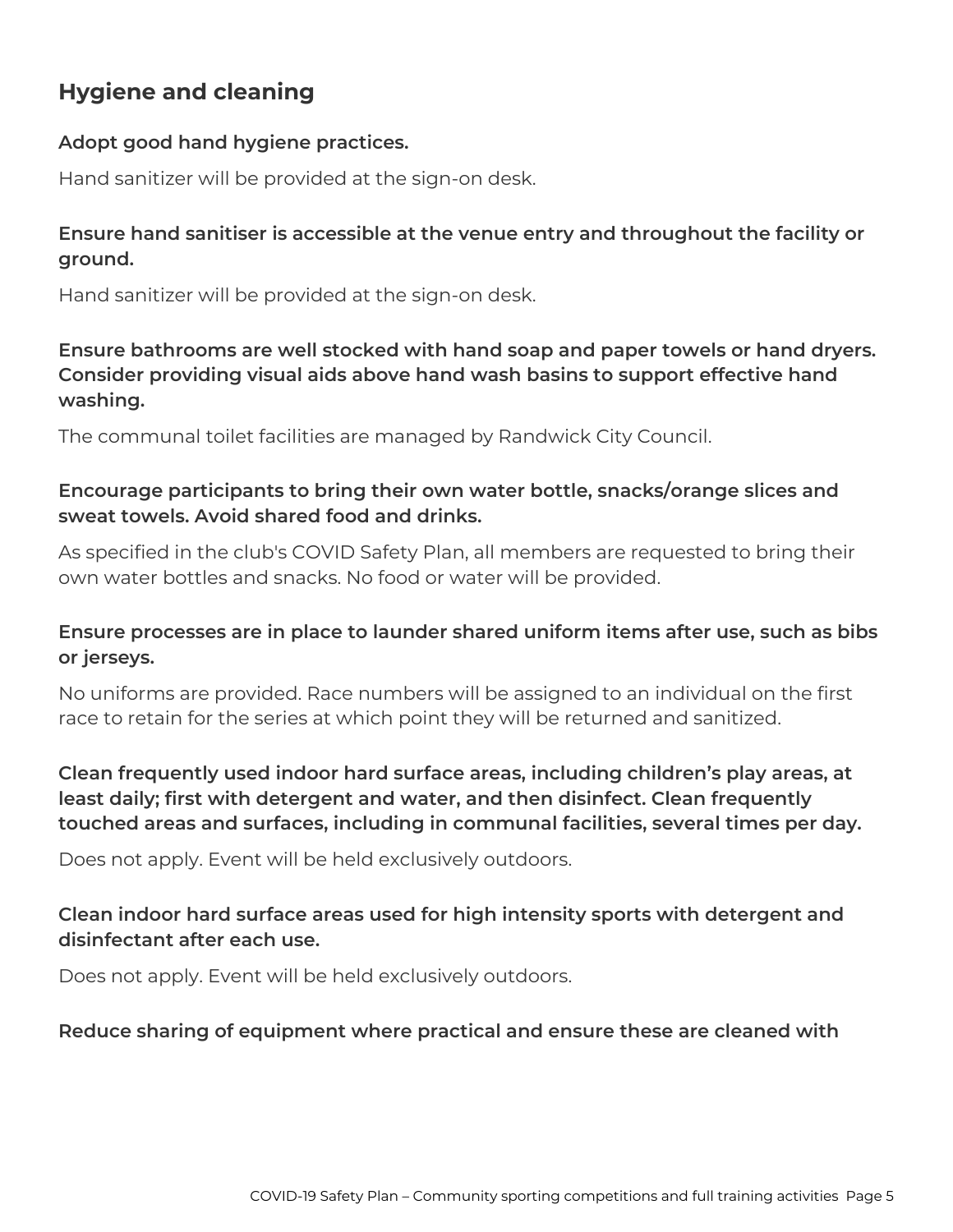#### **detergent and disinfectant between use.**

No equipment will be shared.

**Ensure there is accessible detergent/disinfectant and gloves for visitors to use, should they wish.**

Hand sanitizer will be supplied.

**Disinfectant solutions need to be maintained at an appropriate strength and used in accordance with the manufacturers' instructions.**

Noted.

**Staff should wash hands thoroughly with soap and water before and after cleaning.**

Hand sanitizer will be supplied to our volunteers.

#### **Encourage contactless payment options.**

The option to sign on online before the race will offered to limit cash payments.

**In indoor areas, increase natural ventilation by opening windows and doors where possible, and increase mechanical ventilation where possible by optimising air conditioning or other system settings (such as by maximising the intake of outside air and reducing or avoiding recirculation of air).**

Does not apply.

# **Record keeping**

**Keep a record of name, contact number and entry time for all staff, volunteers, participants, spectators and contractors attending community sports activities, where this is practicable, for a period of at least 28 days. Electronic collection (e.g. using a QR code) of contact details for each person is strongly encouraged. Any paper records must be entered into an electronic format such as a spreadsheet within 12 hours. Records must be provided as soon as possible, but within 4 hours, upon request from an authorised officer.**

Sign-on is required for all participants and volunteers. Records will be entered into an